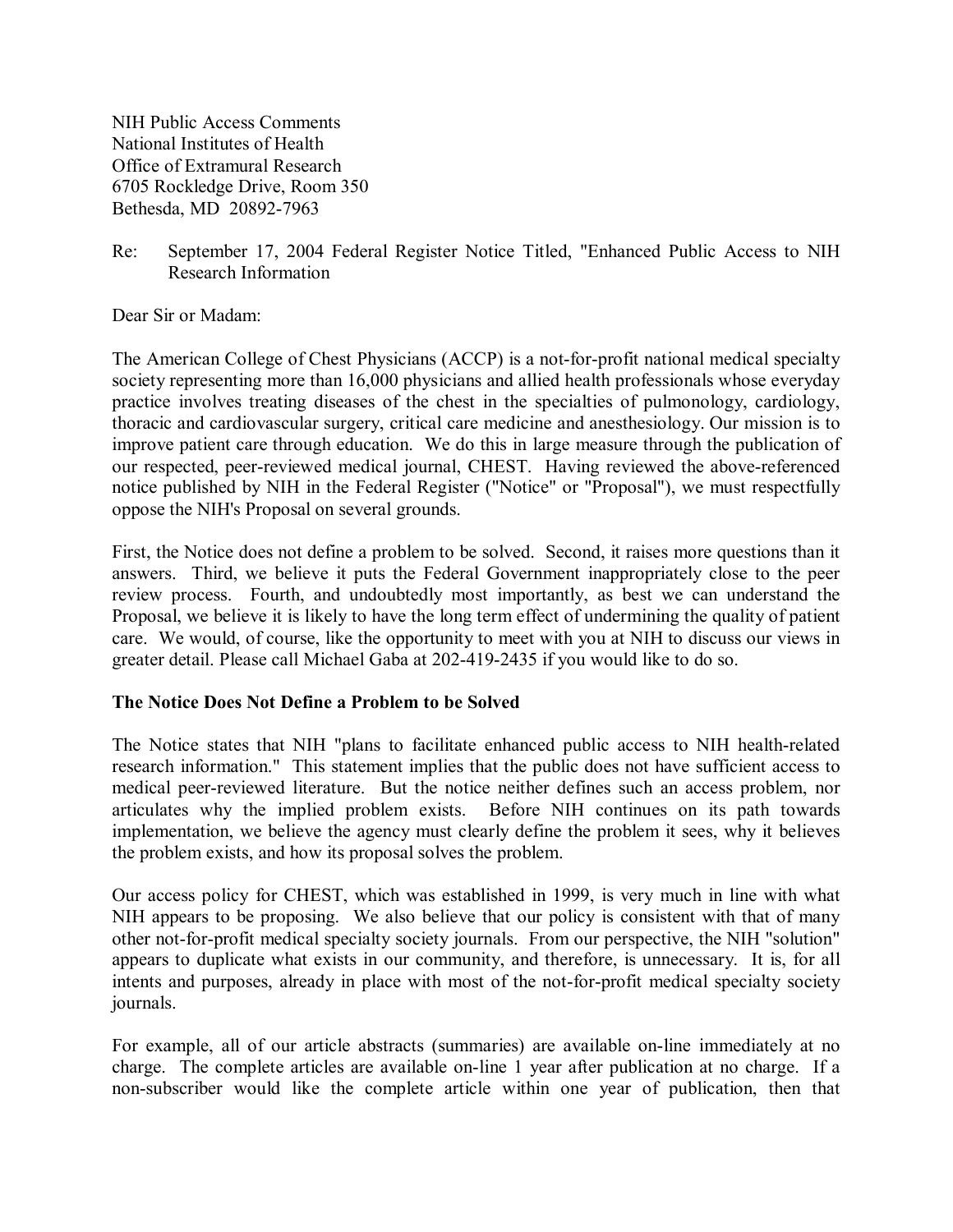individual or entity pays a modest fee of \$ 7.00. Further, it is worth noting that the annual subscription for CHEST is a very reasonable \$144 for individuals or \$186 for libraries per year. Given our current access policy and our nominal subscription rate, which we believe are consistent with the practices of other not-for-profit medical specialty-based journals, the ACCP does not believe a public access problem exists within the not-for-profit publishing community.

## **The Proposal Raises More Questions Than it Answers**

The magnitude of what the agency appears to be recommending and the questions the Proposal raises also suggest that the U.S. Congress should be overseeing the development of this proposal before it is implemented. For instance, the Proposal indicates that NIH will provide federal funds to grantees to finance the peer review process. It is unclear, however, where these funds will come from, particularly in these difficult budgetary times. According to research done by Stanford University's University Press, approximately 65,000 NIH-funded articles appeared on PubMed in 2003. We are aware that at least one online Open Access journal charges authors \$1,500 per article to have them peer reviewed and published on its web site. Our experience and that of our colleagues in the not-for-profit publishing sector indicate that the actual costs associated with peer-review and publication for traditional print journals is approximately \$3,000 per article and upward. Given these figures, we estimate that NIH's Proposal would cost at least \$100 million per year, but more likely to \$200 million per year and upward.

Presuming new money is not available for this Proposal, it would appear that existing research funding would be the likely source to finance these proposed "author pays" fees. This would significantly and adversely impact the amount of NIH-funded research intended to improve public health. Diverting research funding for this exercise contradicts NIH's mission, which the ACCP fully supports, of "improving the health of Americans by conducting and funding biomedical research that will help prevent, detect, treat, and reduce the burdens of disease and disability."

If NIH were to implement this policy, it puts the Federal Government in the untenable position of having to divert research funding to commit to the peer-review function on an annual basis. When funding is constrained, it seems to us that there would be a natural pressure or temptation to squeeze the per grant resources available for peer-review. It strikes us that for these reasons, and others to be discussed below, the Federal Government should not inject itself into the peerreview process, in effect supplanting a private enterprise, which has functioned effectively when left to market forces.

## **The Federal Government Should Not Have a Financial Role in the Peer Review Process**

We do not believe it is appropriate for the Federal government to insert itself in the peer review process of privately operated medical journals. CHEST, as do most, if not all, respected peer reviewed medical journals, abides by the *Uniform Requirements for Manuscripts Submitted to Biomedical Journals: Writing and Editing for Biomedical Publication*, updated in November 2003 by the International Committee of Medical Journal Editors (ICMJE). The ICMJE requirements embrace the long established principle of peer review, that "[u]nbiased, *independent*, critical assessment is an intrinsic part of all scholarly work, including the scientific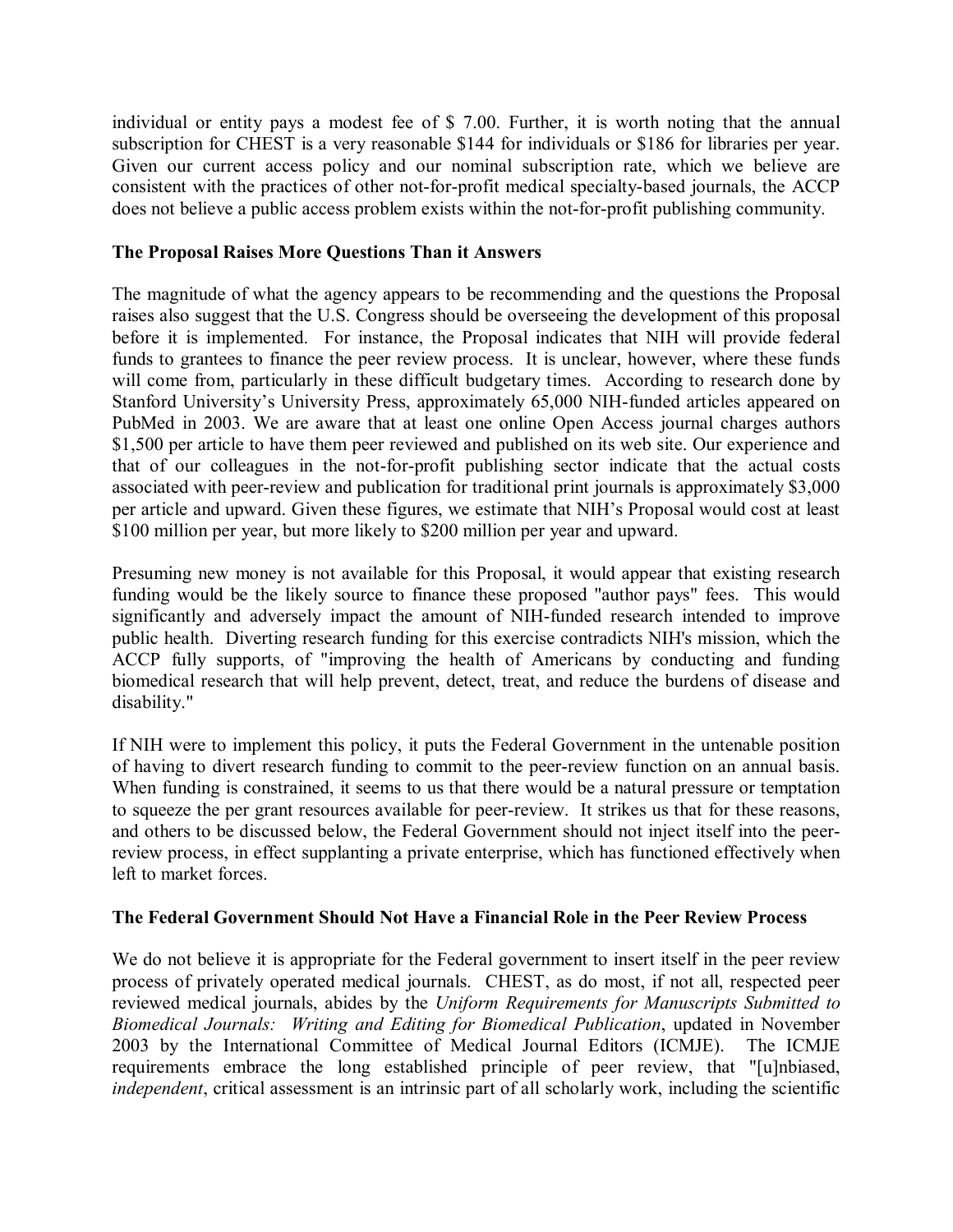process." (emphasis supplied) And with respect to conflicts of interest, which we must always strongly guard against, the ICMJE says, "[e]ditors may choose not to consider an article if a sponsor has asserted control over the authors' right to publish." This reference to "sponsors" includes commercial firms, private foundations, and government. Our view is that if the government sponsor funds the peer-review function, which is essential to publication, the ability of the journal and its editorial staff to maintain control over publication decisions could be compromised.

While we recognize that the Proposal is couched in terms of a "request" from NIH to its grantees, we are greatly concerned that this is a first step towards government encroachment upon the authors' right to publish. If the government inserts itself in the peer-review process, it could undermine the critical independent foundation upon which that process is built. Absent independent review, the value and quality of the medical literature could decline and not serve its purpose: to improve the health of Americans. And given its proposed role in the funding of the peer-review process, the government could very well stifle the publication of the same research it funds. In effect, the NIH could become a censor of medical literature. This is a "slippery slope" upon which the NIH should not venture. If it does, it should only do so with great care and oversight from Congress.

## **An Adverse Impact on the Patients we Serve**

Most importantly, we believe NIH's Proposal will have the direct opposite effect of what is intended. Patient care is likely to suffer because the independence of the peer-review process will deteriorate, resulting in lower quality, less rigorous research results being reported. It is important to note that the ACCP, as a not-for-profit medical specialty society, as distinguished from the for-profit publishers, redirects the revenue it generates from CHEST subscriptions and advertising back into educational programs for its members to make them better doctors to improve the health of their patients. Our motivation is not to generate profit for shareholders, but rather to educate our more than 16,000 members to improve the quality of health care they provide.

Our patient-focused mission to health care is in synchronicity with the NIH. But we respectfully disagree with the agency's Proposal to achieve our common mission for a healthier America.

We thank you for the opportunity to submit these comments and look forward to working with the NIH to continue to improve the health of our citizenry. As mentioned above, we would welcome the opportunity to meet with you at NIH to discuss our views in greater detail. Please call Michael Gaba at 202-419-2435 if you would like to do so.

Respectfully submitted,

Richard S. Irwin, MD, FCCP President